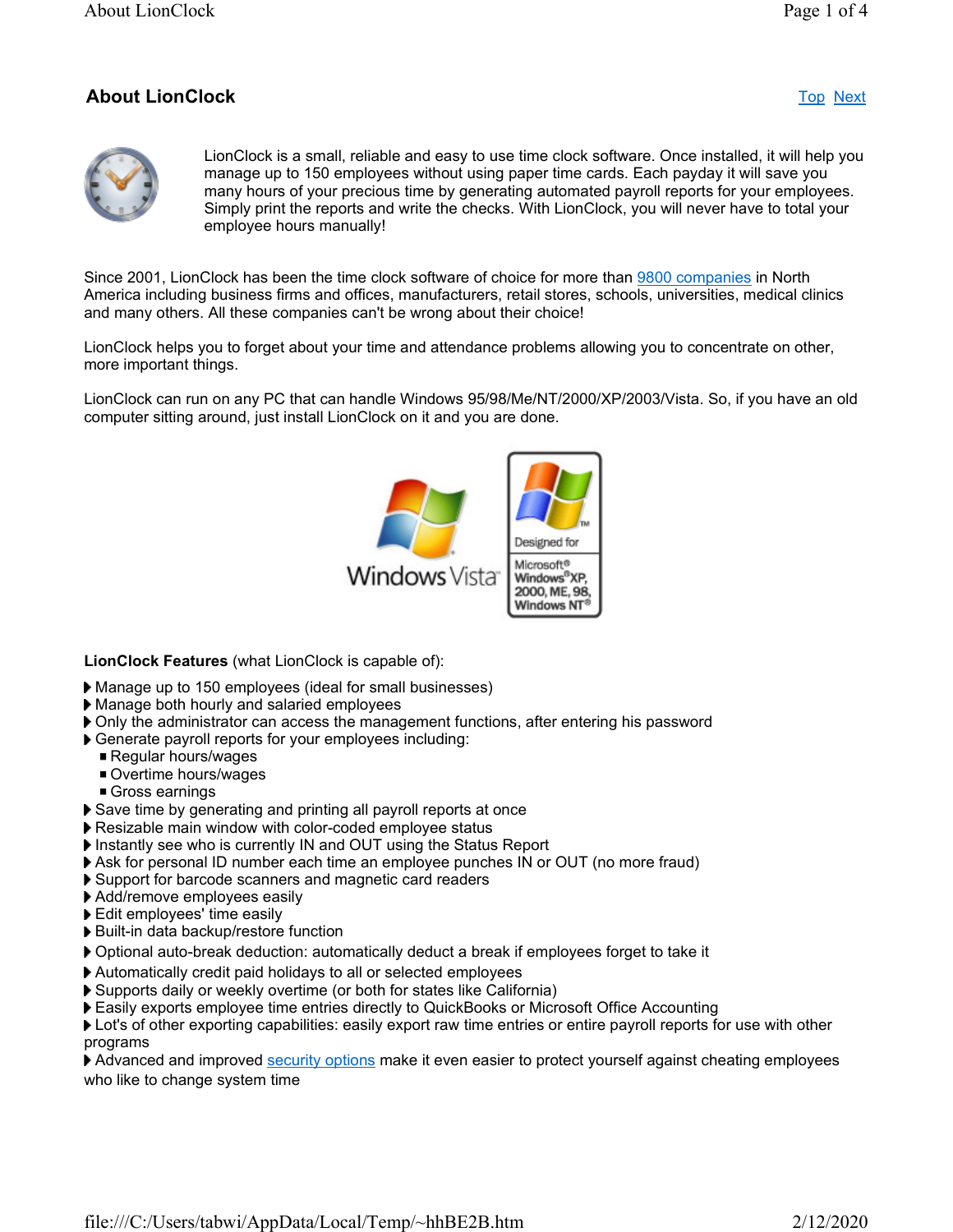# What's new in version 3.56 **Previous Top Next** extends the previous Top Next

Keeping your software up to date is one of the best ways to avoid technical problems. To obtain the most recent setup file, follow these instructions.

#### LionClock 3.56 Released on December 04, 2008, critical update, highly recommended:

• Bug Fix: Text on payroll reports was not aligned properly due to wrong font being used. This problem has been fixed.

## LionClock 3.55 Released on November 28, 2008, critical update, highly recommended:

- Fixed Error: Some users reported an error message "Run-time error 9" when starting LionClock. This problem has been fixed.
- Fixed Error: Some users have reported getting an error message saying "Run-time error 380" when starting LionClock. This problem has been fixed.
- Improvement: By popular demand, employees can now view their working hours when LionClock is running in Keypad mode.
- Improved QuickBooks integration: Some users were reporting an unusual "Error 0" when exporting time entries. We have made attempts to correct this problem, but welcome your feedback in case you continue to experience this behavior.
- Fixed Error: Some users have reported getting an error message saying "Component SMButton.ocx [or lionbutton.ocx] or one of its dependencies not currently registered. A file is missing or invalid." when starting LionClock. This problem has been fixed once and for all.
- New Feature: By popular demand, you can now export time entries to Microsoft Office Accounting 2007, 2008 and 2009 (more details).

# LionClock 3.53

# Released on April 23, 2008, update, recommended:

- Improved QuickBooks integration. Many errors you may encounter are now documented and explained in the help file. This version also adds the ability to export time entries to a remotely installed copy of QuickBooks with the help of a Remote Connector utility available for download from our web site.
- Added support for our new USB HID magnetic card readers allowing employees to use magnetic cards even if LionClock's main window is minimized, not visible or not the top window. By using our new USB HID magnetic card readers, your employees will be able to punch more consistently.
- Fixed Error: Some users have reported getting an error message saying "Component 'SMButton.ocx or one of its dependencies not currently registered. A file is missing or invalid." when starting LionClock. We believe that the file in question was falsly blocked by some anti-spyware utilities. This problem has been fixed.

# LionClock 3.52

# Released on February 16, 2008, update, recommended:

 QuickBooks integration: We are pleased to announce that, by popular demand, LionClock can now export time entries directly to QuickBooks

### LionClock 3.51 Released on February 07, 2008, major update, highly recommended:

- Our popular time clock software, formerly known as PunchClock, has a new name: LionClock
- In some cases, users were unable to scroll down the content of payroll reports. The issue with a frozen scrollbar has been fixed.

#### LionClock 3.50 Released on October 01, 2007, major new version, highly recommended: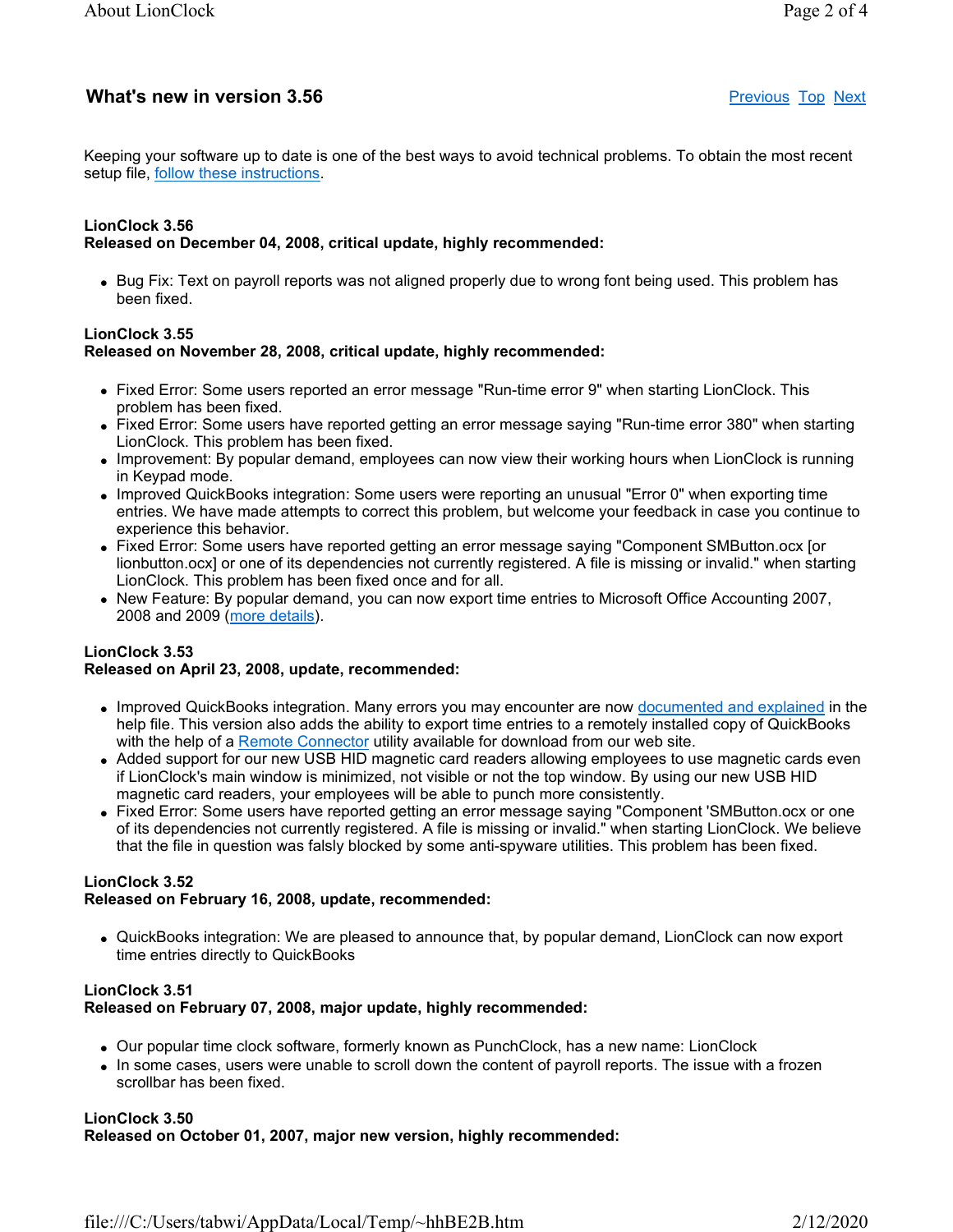LionClock 3.xx will be installed to a different location than the previous version. This allows you to keep the

change system time Updated help file

• Full support for Windows Vista

previous version intact in case you need to use it again. If your data was not automatically imported during the setup process, please follow these instructions.

Fully compatible with Windows Vista new security requirements

More intuitive menus and buttons with easy to remember icons

Fresh new look inspired by highly acclaimed Microsoft Office 2007 user interface

Better support for barcode scanners and magnetic card readers (more details)

• Many, many other improvements and bug fixes

#### **Upgrading from older versions Properties According Top Next** Previous Top Next

As with any other software, we recommend making a system backup before installing a new version. If something goes wrong, you can restore your backup to avoid any productivity loss.

Improved security functions make it even easier to protect yourself against cheating employees who like to

By default, LionClock 3.xx and later will be installed to a different folder than previous versions. This allows you to keep a previous version intact in case you need to use it again. Once you are satisfied with version 3.xx, you can remove the previous one from "Control Panel - Add/Remove Programs".

If you currently use PunchClock 2.xx, the new LionClock 3.xx will automatically copy your existing employee information and time files during the setup process without your intervention. If you open version 3.xx you don't see your version 2.xx data and settings, please follow these instructions:

- 1) Open LionClock 2.xx and go to **"Manage Backup Data"** to create a backup file.
- 2) Save the backup file in a location of your choice and close version 2.xx
- 3) Open version 3.xx and go to "Manage Restore Data Restore Data from Backup"
- 4) When asked, point to the file created in step 1
- 5) Your data including program options, employee info and time files will then be restored.
- 6) You can now uninstall version 2.xx if you no longer use it.

If you currently use PunchClock 1.xx, the new version will try to automatically detect the location of the old one and import employee information and time files. If this doesn't happen automatically, you can access the Data Import Utility by going to "Manage - Restore Data - Import Data from Previous Version".

If you followed these instructions and could not make it work, email us at  $\frac{support@lionclocksoftware.com}{bincheck$ many details about your problem as possible and we will do our best to help you.

#### **Support and contact info** Previous Top Next And The Previous Top Next And The Previous Top Next

If you have any questions about LionClock, don't hesitate sending us an email at support@lionclocksoftware.com

You can also read our **Frequently Asked Questions** for immediate assistance.

**How to purchase Previous Top Next Previous Top Next** 

#### Purchasing LionClock

LionClock can be purchased online using a credit card. Our order page is operated by a large 3rd party credit card processing company and is completely secure. Immediately after paying the licensing fees, you will receive an automatic email with login information to our Online Customer Download Area (the login box you see on top of

file:///C:/Users/tabwi/AppData/Local/Temp/~hhBE2B.htm 2/12/2020